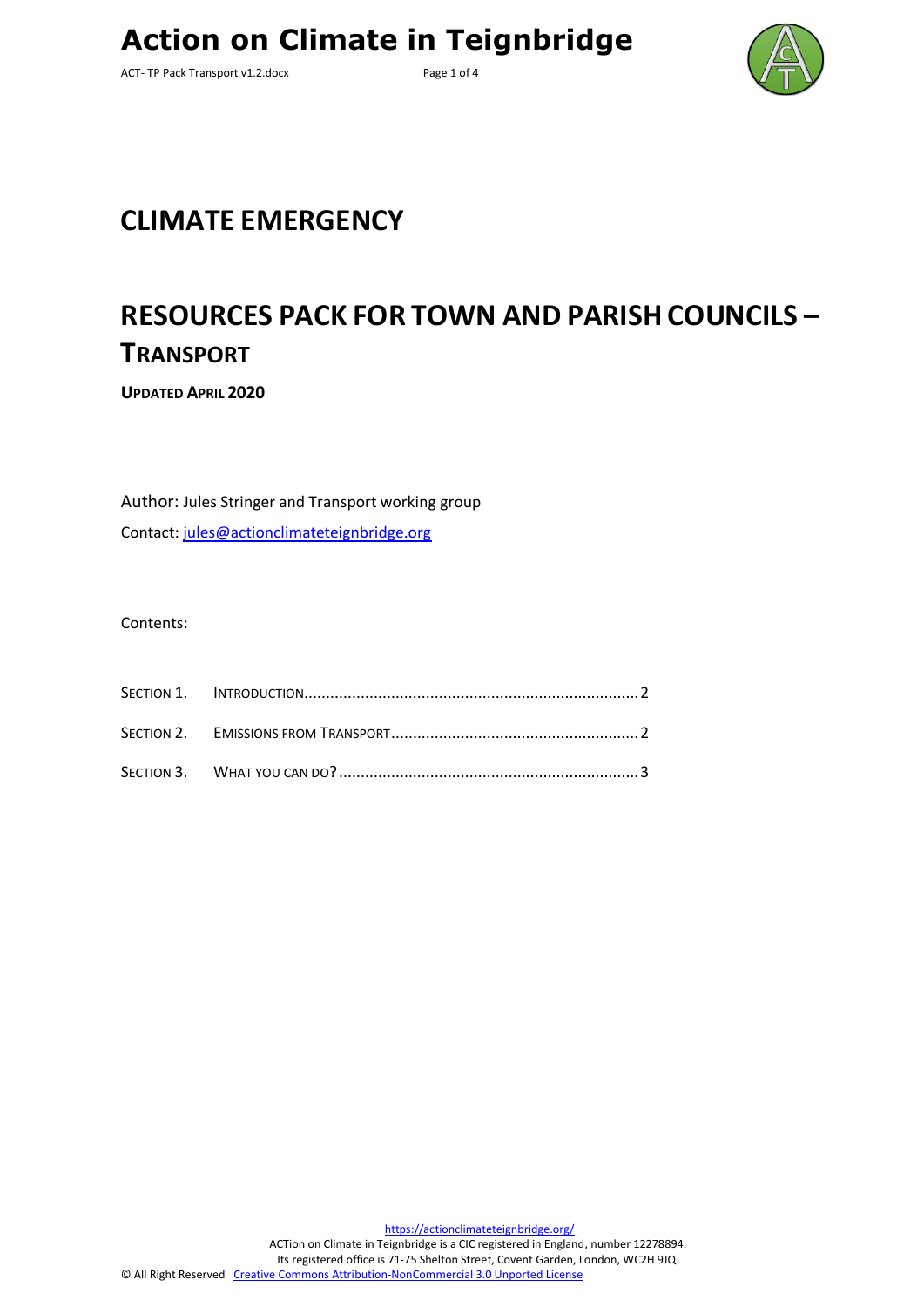## **Action on Climate in Teignbridge**

ACT- TP Pack Transport v1.2.docx Page 2 of 4



### <span id="page-1-0"></span>**Section 1. Introduction**

This document forms part of the ACT Town and Parish Resource Pack. Please refer to the Overview document of the resource pack.

The document aims to explain to councils what they can do address the themed area for Transport.

The following is a summary of what you can do in this themed area and how ACT can support you. It may be that you have declared a Climate Emergency, or you just want some guidance on what you can do to help reduce Carbon emissions in your 'patch'. For a more comprehensive analysis of transport emissions and potential policies/initiatives please refer to our overall [Response for Teignbridge.](https://actionclimateteignbridge.org/wp-content/uploads/2019/11/ACT-Transport-Policies-14-10-19.pdf)

#### **What is included under Transport?**

Transport covers public and private transport including walking, cycling, public transport - buses and trains, private cars and commercial transport. Clearly there is a strong interaction with infrastructure and the built environment.

### <span id="page-1-1"></span>**Section 2. Emissions from Transport**

In 2017, all transport emissions in Teignbridge accounted for 51.3% of total emissions, this indicates that transport is by far the largest emitter of  $CO<sub>2</sub>e$ .

Road transport accounts for 98.5% of these transport emissions.





Since 2005, CO2 emissions across all sectors in Teignbridge have dropped by 22%, mainly due to decarbonisation of electricity, however, road transport emissions are now about 5% higher than they were in 2005.

Road transport emissions relate to the fuel consumed by vehicles, which is broken down further by vehicle type. From the chart on the right, cars are the biggest contributor followed by Light Goods Vehicles (**LGV**).



<https://actionclimateteignbridge.org/>

ACTion on Climate in Teignbridge is a CIC registered in England, number 12278894.

Its registered office is 71-75 Shelton Street, Covent Garden, London, WC2H 9JQ.

© All Right Reserved [Creative Commons Attribution-NonCommercial 3.0 Unported License](http://creativecommons.org/licenses/by-nc/3.0/)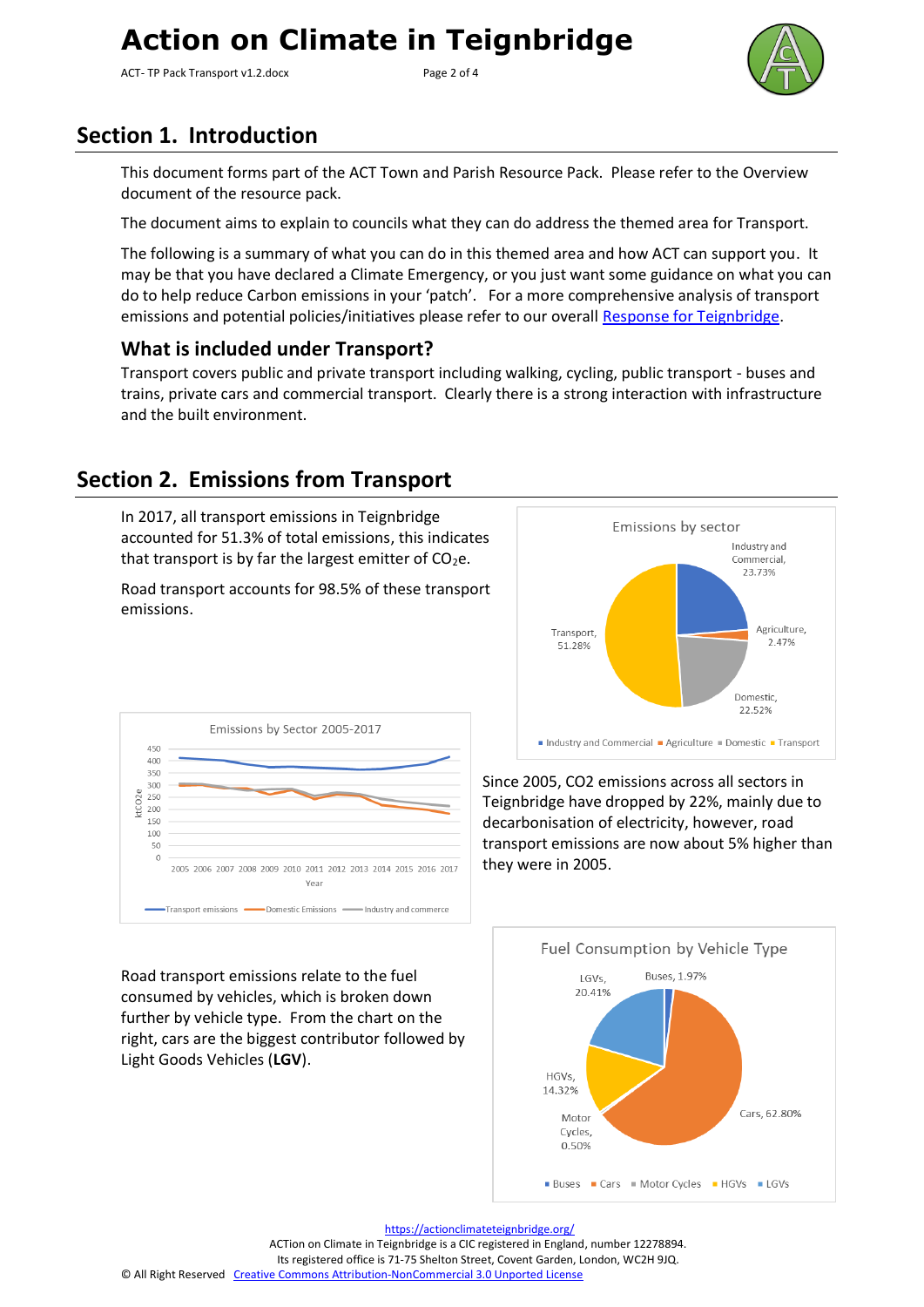## **Action on Climate in Teignbridge**

ACT- TP Pack Transport v1.2.docx Page 3 of 4



The picture on the left shows the relative increase and decrease of fuel use by vehicle type, this shows a drop in motorcycle and bus use and a marked increase in LGV use. This increase is likely to be linked to the increase in home delivery services.

Road traffic (measured in total annual vehicle mileage) in Devon increased by 14% between 2005 and 2017.

ACT can provide more detailed statistics at **town/parish level for transport**.

### <span id="page-2-0"></span>**Section 3. What you can do?**

Though the statistics above highlight a growing problem, part of the solution lies with each one of us – individuals, organisations large and small, local and national government.

Rather than providing a list of generic actions, we've highlighted areas and types of actions that can be undertaken. It's sensible to start with something you feel able to tackle quickly, but one which also brings 'measurable' wins. This not only helps with embedding an effective process, but more importantly, motivates you and others to do more.

The ACT transport group can help you with information, guidance and signposting, once you've chosen your first initiative. Just contact us.

The range of solutions to the challenge of reducing transport emissions encompasses:

- 1. Reducing the need to travel, for example, by providing work opportunities near where people live, increasing home working opportunities, and providing shops and other facilities close to homes.
- 2. Modal shift, for example from car to bike, foot or public/shared transport.
- 3. A shift to low emission vehicles. These should, ideally, be low emission in manufacture and use. Most low emissions vehicles are likely to be electric cars, though it may be challenging to provide enough low emission electricity in the district to meet demand. How we drive our vehicles, especially the speed we drive at, can significantly reduce emissions whether conventional or electric vehicle.

As a Town or Parish council some of your statutory obligations will include transport related elements. Your main impact, however, will be in areas which involve your community. We have provided suggestions on policies/initiatives under your statutory obligations in [What Local Councils Can Do.](https://actionclimateteignbridge.org/wp-content/uploads/2020/03/ACT-TP-Pack-what-can-councils-do-v1.0-1.pdf) The following is a further list of steps you can take which come under your community involvement role:

- 1. Identifying someone or a group to be a focal point on all matters related to transport. Acting as a single point of contact to signpost and share information within your community. Liaise with other parishes and local groups to share information and coordinate projects.
- 2. Establish what CO2e emissions from transport can be attributed to local use within the Town/Parish and how these break down by type of vehicle & use. You are likely to need help with this, so contact ACT or other organisation to establish and maintain a register. Make this information publicly available.

<https://actionclimateteignbridge.org/> ACTion on Climate in Teignbridge is a CIC registered in England, number 12278894. Its registered office is 71-75 Shelton Street, Covent Garden, London, WC2H 9JQ. © All Right Reserved [Creative Commons Attribution-NonCommercial 3.0 Unported License](http://creativecommons.org/licenses/by-nc/3.0/)